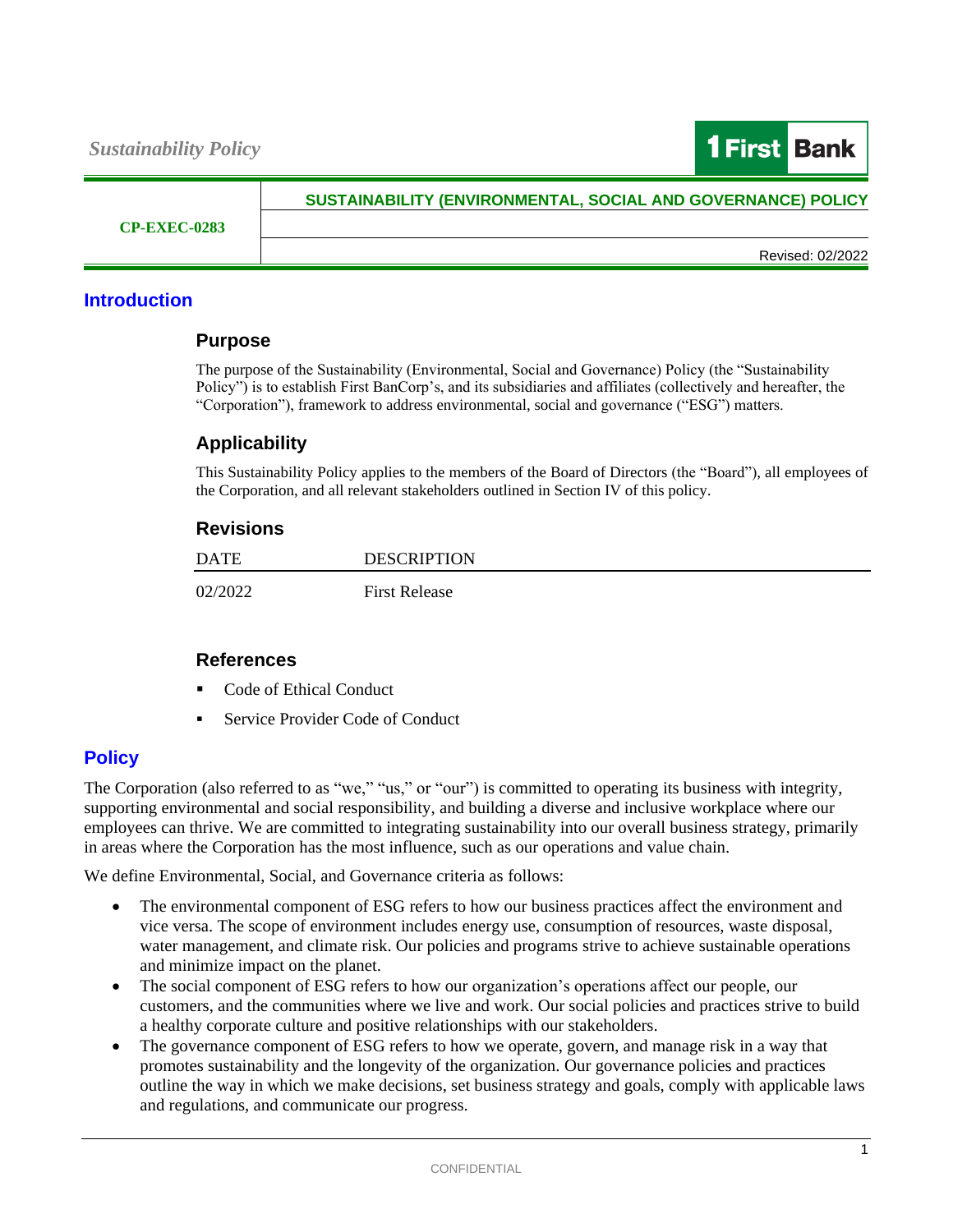This Sustainability Policy outlines our company-wide activities and commitments for each ESG focus area. We see sustainability leadership as a business opportunity, a risk mitigant and an essential aspect of our core values.

### **I. Scope**

The Sustainability Policy applies across the Corporation and applies to all relevant stakeholders outlined in section IV. Different business units within the Corporation are expected to use this policy as guidance to assess ESG and sustainability considerations in their respective decision-making processes. This document outlines our commitments but will not include metrics of progress. ESG metrics will be reported in other forms of disclosure (i.e., ESG Report).

#### **II. Governance**

Sustainability starts with our Board. Our Board sets the tone at the top for responsible business practices and our commitment to ESG. The following five committees of the Board, which meet regularly and report back to the full Board, play a role in ESG oversight:

- 1. The Corporate Governance and Nominating Committee has direct oversight of ESG policies, practices, and disclosure, in addition to oversight of corporate governance and operational risks related to human capital;
- 2. The Risk Committee is responsible for the oversight of the Corporation's enterprise risk framework and is responsible for establishing the Corporation's risk tolerance and risk profile. This includes oversight of certain key company risks, including emerging risks;
- 3. The Compensation and Benefits Committee has oversight of compensation structure for the executive leadership team and Board;
- 4. The Credit Committee has oversight of the Corporation's policies related to all aspects of the lending function and credit risk management; and
- 5. The Asset/Liability Committee has oversight of policies and practices relating to asset and liability management, including the Corporation's investment portfolio management.

The responsibility for implementation and management of our ESG framework and strategy has been delegated to an Environmental, Social and Governance Committee (the "ESG Committee"), a management committee composed of a cross-functional team of senior management that operationalize the Corporation's ESG policies and strategy. The ESG Committee is composed of leaders from corporate strategy & investor relations, corporate affairs, credit, marketing, human resources, finance, risk management, and compliance. The ESG Committee aligns ESG priorities and initiatives for the year for Board's Corporate Governance and Nominating Committee approval, sets long-term objectives and goals, and leads the annual reporting process on ESG related topics. The purpose of the ESG Committee is to guide advancement of the Corporation ESG disclosure along the disclosure spectrum, starting with qualitative disclosures, followed by establishment of metrics and goals to support qualitative disclosures. The ESG Committee is also responsible for prioritizing initiatives, develop internal capabilities, and drive/monitor implementation. The ESG Committee meets on a quarterly basis and reports to the Chief Executive Officer. The ESG Committee also periodically reports to the Corporate Governance and Nominating Committee of the Board.

#### **III. Principles and Philosophy**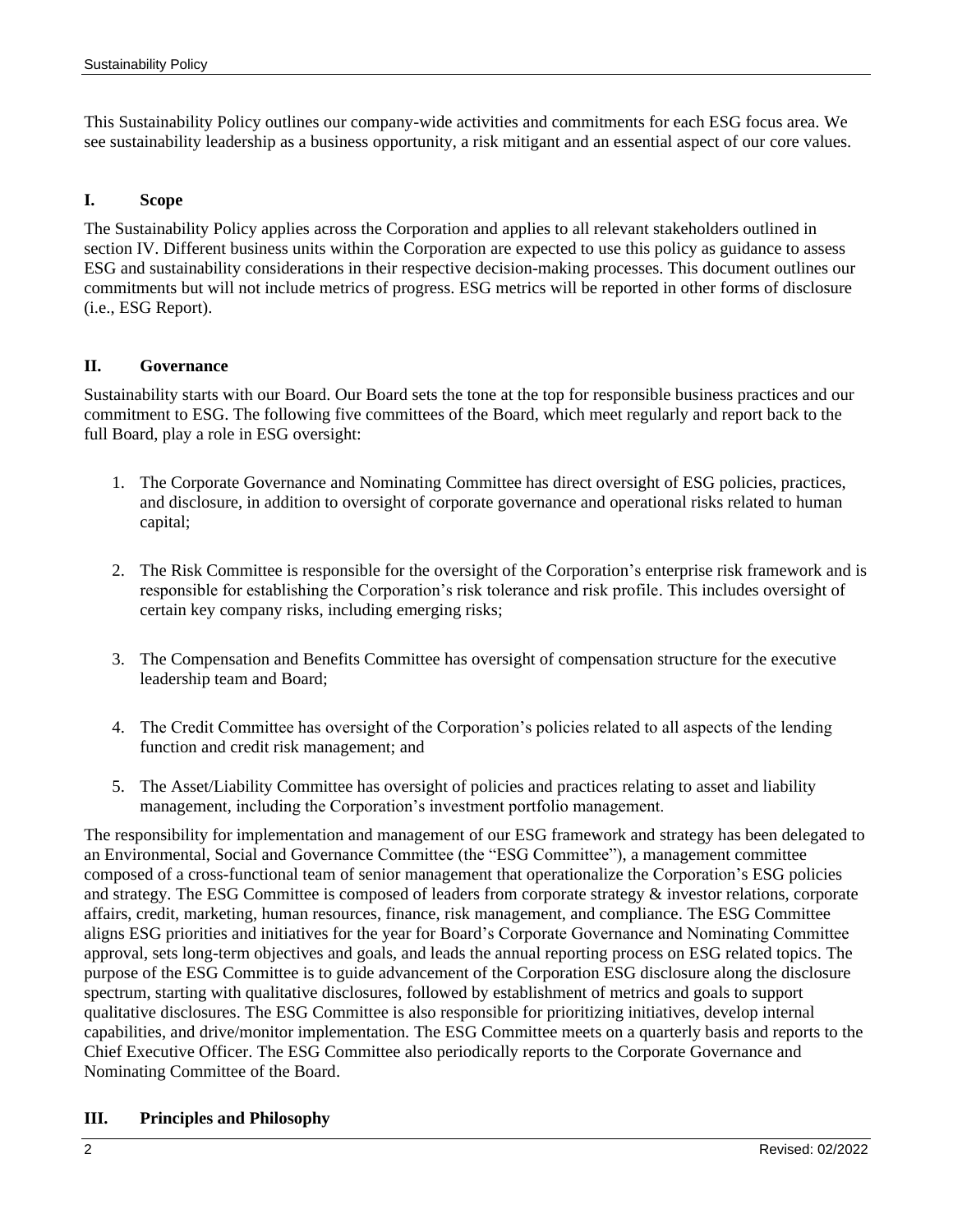The Corporation is committed to incorporating ESG into how we manage our business. The Corporation is committed to assessing the environmental, social, and governance factors that impact our business, managing the risks associated with such factors, and striving to improve the way the Corporation operates its business in accordance with these factors. This includes identifying opportunities to reduce the Corporation's environmental footprint, enhancing the diversity of the organization, deepening our employees engagement and development, and increasing transparency in our supply chain, having a positive impact on the communities in which the Corporation operates, and operating with a strong culture of compliance. However, the Corporation recognizes that there is not a one-size-fits-all approach to ESG integration; rather, the Corporation strives to employ best practices and evaluate ESG factors in our decision-making. The following topics are considered ESG areas of focus for the Corporation. ESG is continuously evolving, therefore the list below is subject to change.

### Environmental

- Energy Management
- Climate change risk
- Ecological conservation
- Recycling and waste management
- Water management

#### Social

- Customer experience
- Access and affordability
- Responsible selling practices
- Customer privacy
- Community engagement
- Diversity, equity and inclusion
- Training and development
- Health and safety

#### Governance

- Governance of ESG
- Board composition, accountability, and executive compensation
- Business ethics and compliance
- Government relations and partnerships
- Cyber security
- Systemic risk management and business continuity
- Vendor management
- Incorporation of ESG in credit analysis

# **IV. Relevant Stakeholders**

We recognize that our commitment to managing ESG risks and opportunities is essential to long-term value creation for our stockholders, employees, customers, communities, and other stakeholders. To that end, the Corporation integrates sustainability and ESG into our activities, focusing on certain aspects among the different stakeholders as detailed below.

- A. Employees
	- Respect for diversity, and non-discrimination because of gender, race, age, sexual orientation, or any other condition.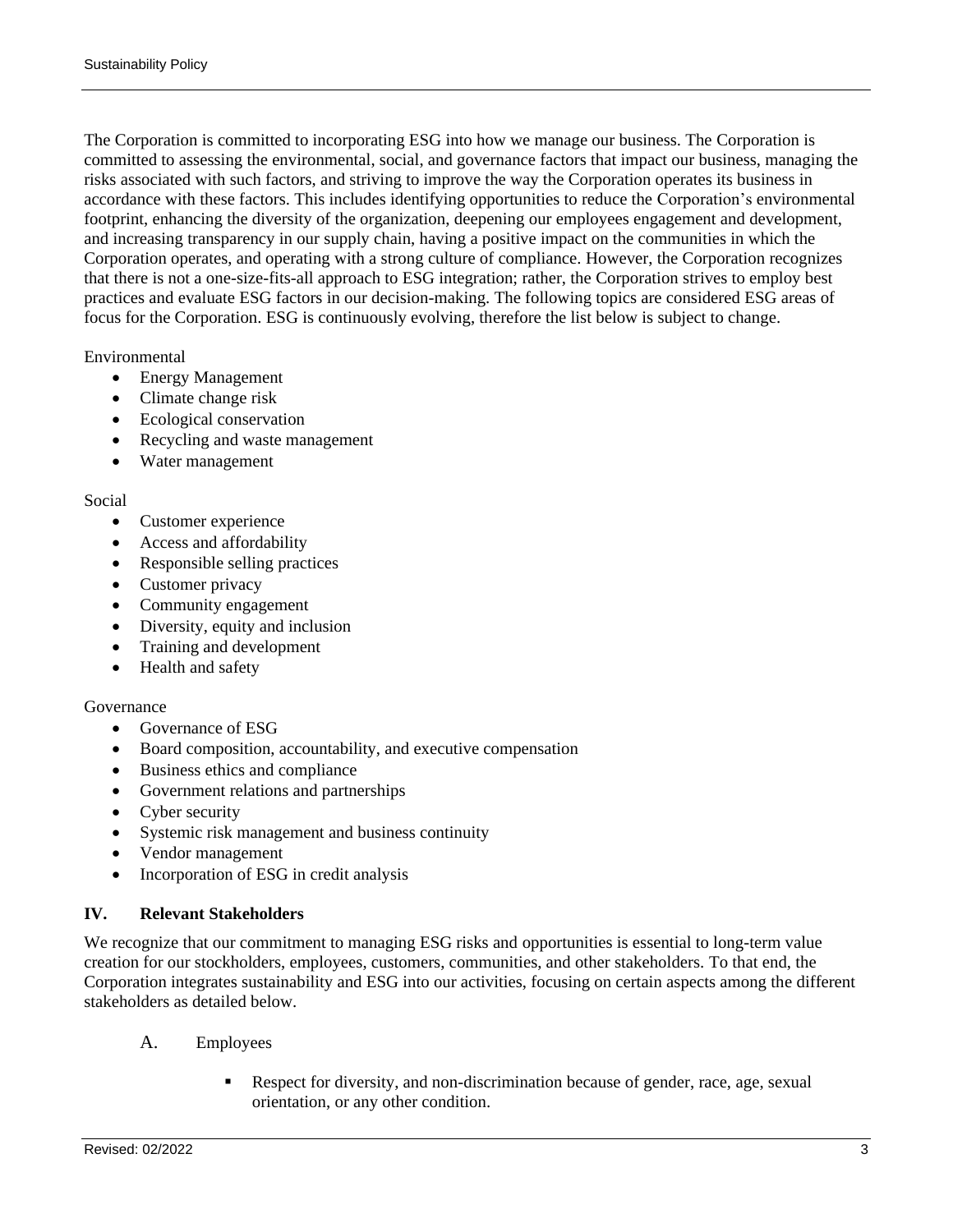- Promotion of employment stability, work flexibility and work-life balance, as well as a safe and healthy workplace for employees.
- Encourage equal opportunities among its employees, aspiring to have a balanced representation between men and women in all functions and responsibilities.
- **Ensure employees behave in accordance with certain ethical and responsible conduct** principles and rules in accordance with our [Code of Ethical Conduct.](https://s27.q4cdn.com/212915231/files/doc_governance/Code-of-Ethical-Conduct.pdf)
- Promote programs to make employees aware of social and environmental issues, including measures for good environmental management practices, social and environmental risks, and business opportunities.
- Encourage corporate volunteering to help the communities we serve prosper and increase our employees' pride in belonging to the Corporation.

# B. Customers

- **•** Offer products and services that are accessible to our customers and provide them with accurate, sufficient and appropriate information.
- Monitor exceptional situations or settings that may influence certain customers in order to offer them alternative solutions, in particular, among those groups in a situation of vulnerability or risk of social exclusion.
- Consider ethical, social and environmental matters and financial and risk criteria pursuant to this Sustainability Policy.
- **•** Prevent and avoid the funding of illegal activity in compliance with the Anti-Money Laundering by taking any additional measures deemed necessary.
- Promote specialized financial education with the objective of providing information to current and potential clients about products and financial services, as well as the expertise needed for decision-making.
- Protect customer privacy and personal information by instilling proper security safeguards.

### C. Shareholders

- **•** Offer thorough, clear, and accurate information to all shareholders through various communication channels annually.
- Listen and incorporate advice and recommendations about ESG trends and disclosures.
- **•** Include ESG information and metrics in our annual financial disclosures and incorporate updates, where relevant, in shareholder communication.
- **Engage rating agencies that evaluate and rate the Corporation's performance on ESG** matters.

#### D. Suppliers and Vendors

- **Ensure suppliers, consultants, and independent contractors conduct their business** ethically, responsibly, in full compliance with the law, and as detailed in the Corporation's *Service Provider Code of Conduct,* which service providers are required to acknowledge*.*
- Identify, prioritize, monitor, and control vendor risks that may impact the Corporation as further detailed in our *Vendor Management Policy Manual*.
- **•** Procure materials for the Corporation's real estate portfolio that have ESG benefits, such as upcycled furniture, recyclable utensils and energy efficient appliances and lighting.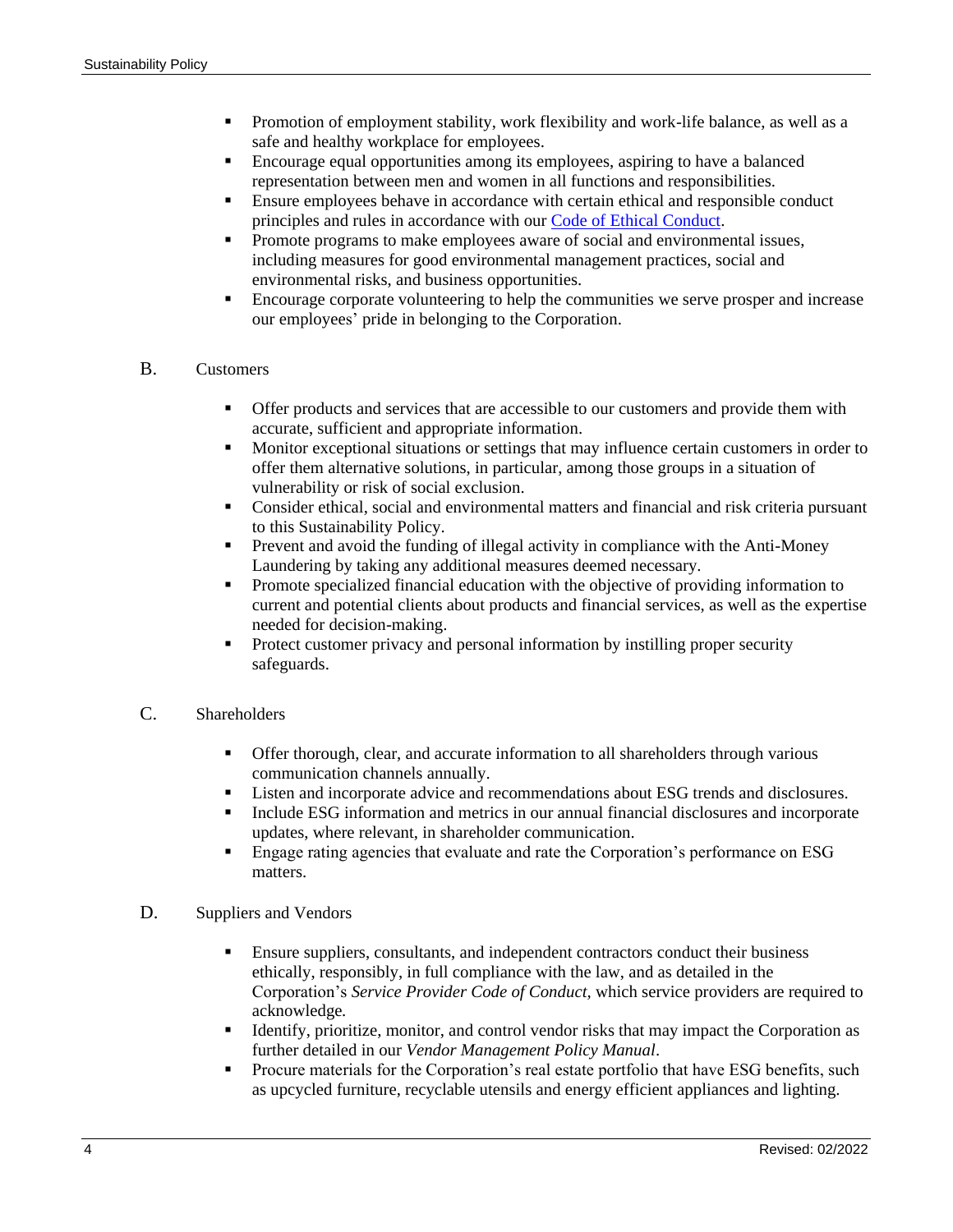# E. Communities

- **•** Improve the social and economic well-being of our communities, including the continuation of sponsorships and collaborative projects directly impact economic development, entrepreneurship, social services, education, health, affordable housing, and environmental conservation.
- Support community development through the Corporation's Community Reinvestment Donation (CRA) Program, including progress towards our established lending goals, investment goals, donations budget, and CRA activities goals defined for each region we operate in.
- Provide relief for our communities experiencing natural disasters and other events impacting the geographical regions in which we operate through charitable donations, employee volunteering, CRA Program initiatives, and other efforts from the Corporation.
- **•** Foster volunteer opportunities for employees and create a company culture focused on giving and empathy.

# **V. Sustainability Commitments**

- A. Internal Management
	- Comply with applicable environmental laws and regulations.
	- Operate our facilities with cross-functional leadership driving continuous improvement and pollution prevention throughout our operations.
	- Reduce our carbon footprint through focused system optimization, energy conservation, renewable energy when feasible, and innovation for energy efficiency - within our direct operations and our supplier and customer collaborations.
	- **EXECUTE:** Mitigate and prepare for the physical risks of climate change and emergency preparedness*.*
- B. Banking and Financial Activity
	- Manage environmental risks in lending activities, including loans originated by the Corporation and its participations purchased from other financial institutions.
	- **•** Conduct environmental risk assessments for relevant loans to determine risks related to zoning, compliance with environmental laws, presence of hazardous substances, and management of waste.
	- Provide guidelines for commercial loans, including unacceptable credits.
	- Align with investments that may have social and environmental benefits.

# **VI. Training**

The Corporation provides face-to-face, online, and virtual training, development activities, and workshops on various topics pertinent to our employee base. Upon onboarding and every year thereafter, every employee must acknowledge the [Code of Ethical Conduct.](https://s27.q4cdn.com/212915231/files/doc_governance/Code-of-Ethical-Conduct.pdf) Every employee also undergoes annual cybersecurity training. The Corporation also offers diversity and unconscious bias online training. In addition, our hiring managers receive training on sexual harassment, recruitment process and best practices to promote fair competition. The ESG Committee is required to upkeep knowledge on external ESG factors and regulations influencing the Corporation.